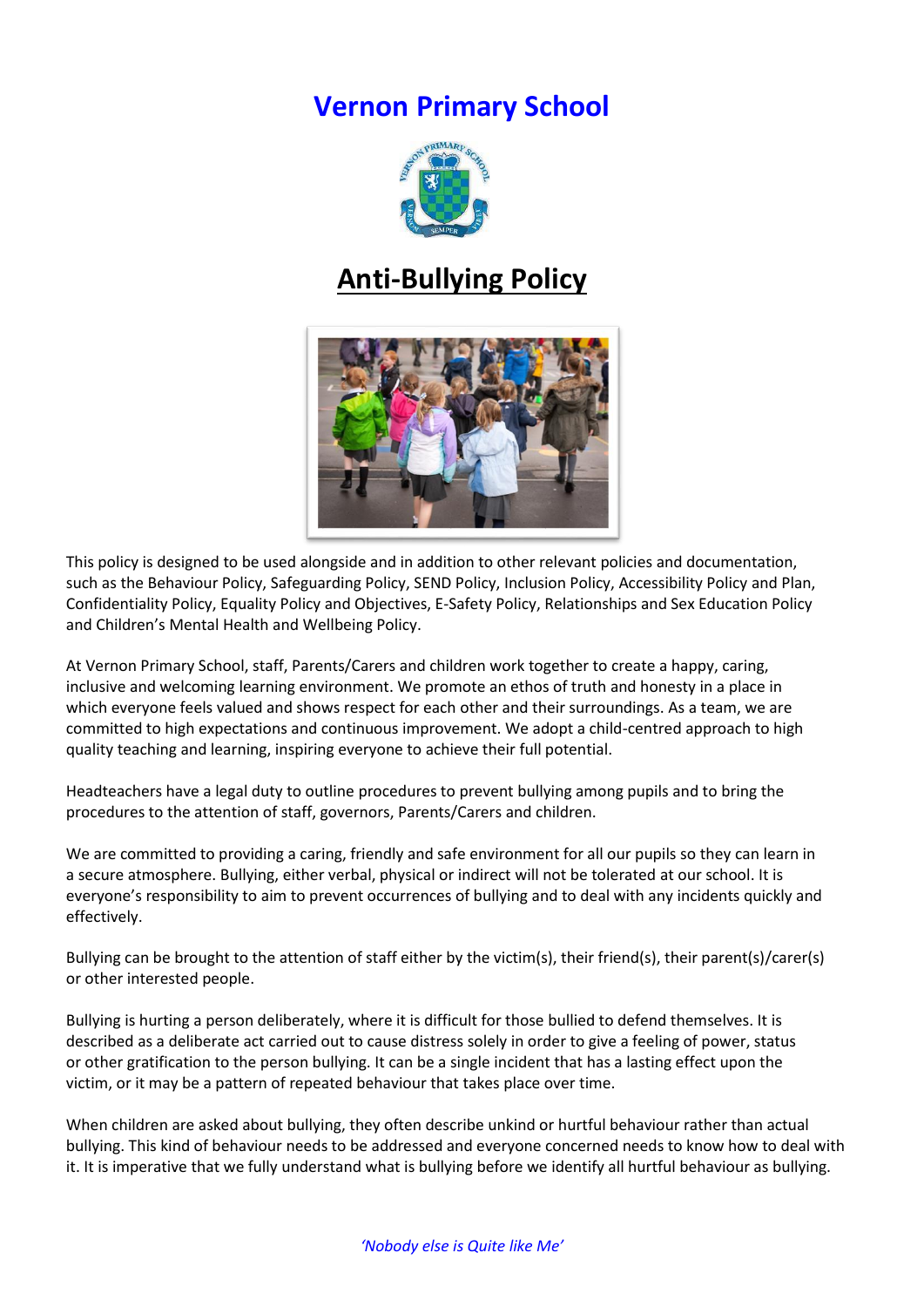## **Bullying (including forms of peer-on-peer abuse) is:**

- meant to hurt or intended to cause distress
- deliberate
- may be repeated over a period of time
- an imbalance of power

### **Bullying (including forms of peer-on-peer abuse) manifests itself in several ways:**

- Physical (e.g. hitting, kicking, theft)
- Verbal (e.g. name calling)
- Indirect (spreading rumours, excluding someone)
- 'Cyber-Bullying' or 'Virtual' bullying (the use of technology and/or social media to bully an individual)

For more information of forms of peer-on-peer abuse, see school's Child protection and Safeguarding Policy.

#### **Signs of Bullying:**

A pupil may display signs or behaviour that he or she is being bullied. Adults should be aware of these possible signs and should investigate if a child:

- is frightened of coming to or from school;
- changes their usual routines;
- is unwilling to go to school;
- is often absent or shows a pattern of absence;
- becomes withdrawn, anxious, or lacking in confidence;
- starts becoming nervous when asked to speak;
- attempts or threatens to run away;
- cries themselves to sleep at night or has nightmares;
- feels ill in the morning;
- changes their behaviour in school or their attitude to school work;
- comes home with clothes torn or books damaged;
- has possessions going 'missing';
- asks for money or starts stealing money;
- has unexplained cuts or bruises;
- becomes aggressive, disruptive, unreasonable;
- is bullying other children or siblings;
- stops eating;
- begins relying on adult support;
- is frightened to say what's wrong;
- gives improbable excuses for any of the above.

These signs and behaviours could indicate other problems, but bullying should be considered as a possibility and should be investigated. All staff must be aware of the signs of bullying (supported by the signs of bullying checklist) and act promptly against in in accordance with school policy.

The school acknowledges the need to be proactive in addressing bullying and understands that a culture of openness and honesty is of paramount importance.

#### **Strategies in place to specifically address bullying and its effects include:**

- The school's up-to-date PSHE Curriculum (which follows the PSHE Association's thematic model) teaches distinct units on bullying and online behaviour.
- The Vernon Primary School **Superheroes 'Power for Good'** whole-school initiative this includes classroom practice and lessons, assemblies, displays, posters and focused days;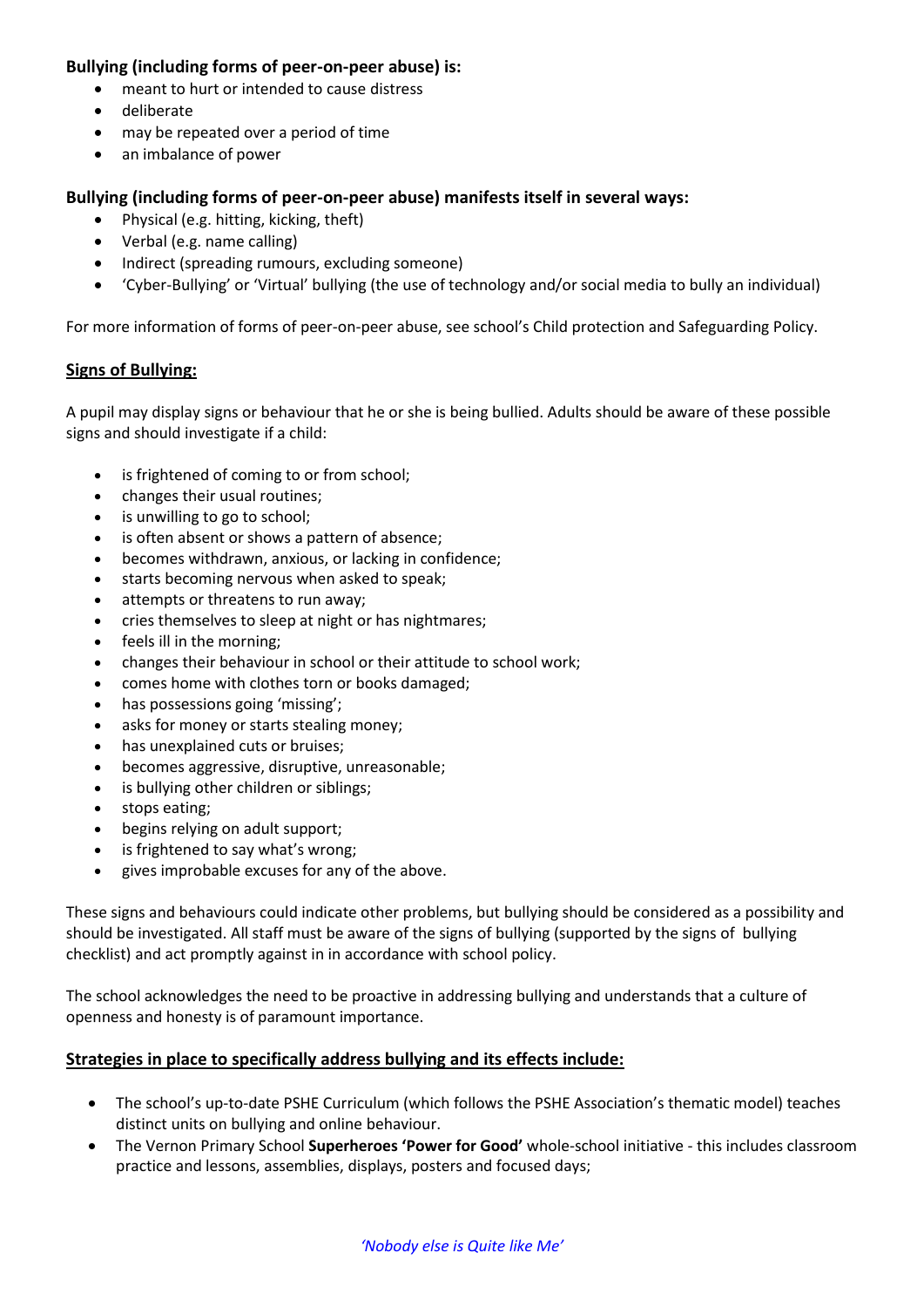- The school's 'Safeguarding and Wellbeing Committee' comprises a group of proactive Key Stage Two children, who design and implement a range of strategies (including and separate to these listed) which have a whole-school impact and address bullying using the power of pupil voice.
- School code of conduct;
- Creating an open culture where feelings are validated;
- Using Circle Time and PSHE lessons within and across the curriculum to explore children's feelings and raise awareness of different kinds of behaviour;
- Exploring different scenarios (through video, story, poetry, role play, discussion, drama);
- Encouraging empathy (what is he/she feeling/how would they feel);
- Encouraging children to see another's point of view;
- Class Rules
- Displays, including the Superheroes Power for Good display, designed and created by children in Art Club;
- Praise assemblies to develop children's confidence and self-esteem;
- Buddy systems;
- Certificates, praise and reward systems;
- Worry boxes in classrooms;
- Pastoral care programme; including 1-1 sessions with pastoral manager and also group interventions based around emotional literacy and emotional wellbeing, dependant on up-to-date COVID-safe practices and guidelines.
- Focused assemblies:
- Theatre Group Visits;
- Links with and activities alongside the high school to ensure smooth transition from Year 6 to Year 7.
- Recognising National Anti-Bullying week, within school;
- Support from outside agencies to talk with children re Anti-Bullying including Safer School Officer, SCIES and Community Support Teams;
- Promotion of respect for others and understanding the effects of their own behaviour.

#### **Implementation:**

The following steps may be taken when dealing with any incidents of bullying (see also **Appendix A** for Anti-Bullying Flow Chart):

- If bullying is suspected or reported, the incident will be dealt with promptly by the member of staff who has been approached.
- A clear account of the incident will be recorded and discussed with the Headteacher, Deputy Headteacher, Assistant Headteacher or Pastoral Manager.
- The Headteacher, Deputy Headteacher, Assistant Headteacher or Pastoral Manager will interview all concerned and will record the incidence.
- Class teachers will be kept informed
- Sanctions will be used as appropriate and in consultation with all involved, including parents/carers and in line with this policy, as well as the behaviour policy.

#### **Strategies for addressing bullying:**

The following is a list of actions available to staff depending on the perceived seriousness of the situation. The emphasis is always on a caring, listening approach, as the children bullying others are often victims too and this could be the cause of the behaviour (see also **Appendix A** for Anti-Bullying Flow Chart):

- Discussions at length with the victim. This will require patience and understanding. Remember listen, believe, act.
- Where long term bullying is identified bullying checklist will be completed by a person known to the child.
- Identify the child(ren) bullying the victim. Obtain witnesses if possible. Notify the Headteacher, Deputy Headteacher or Assistant Headteacher.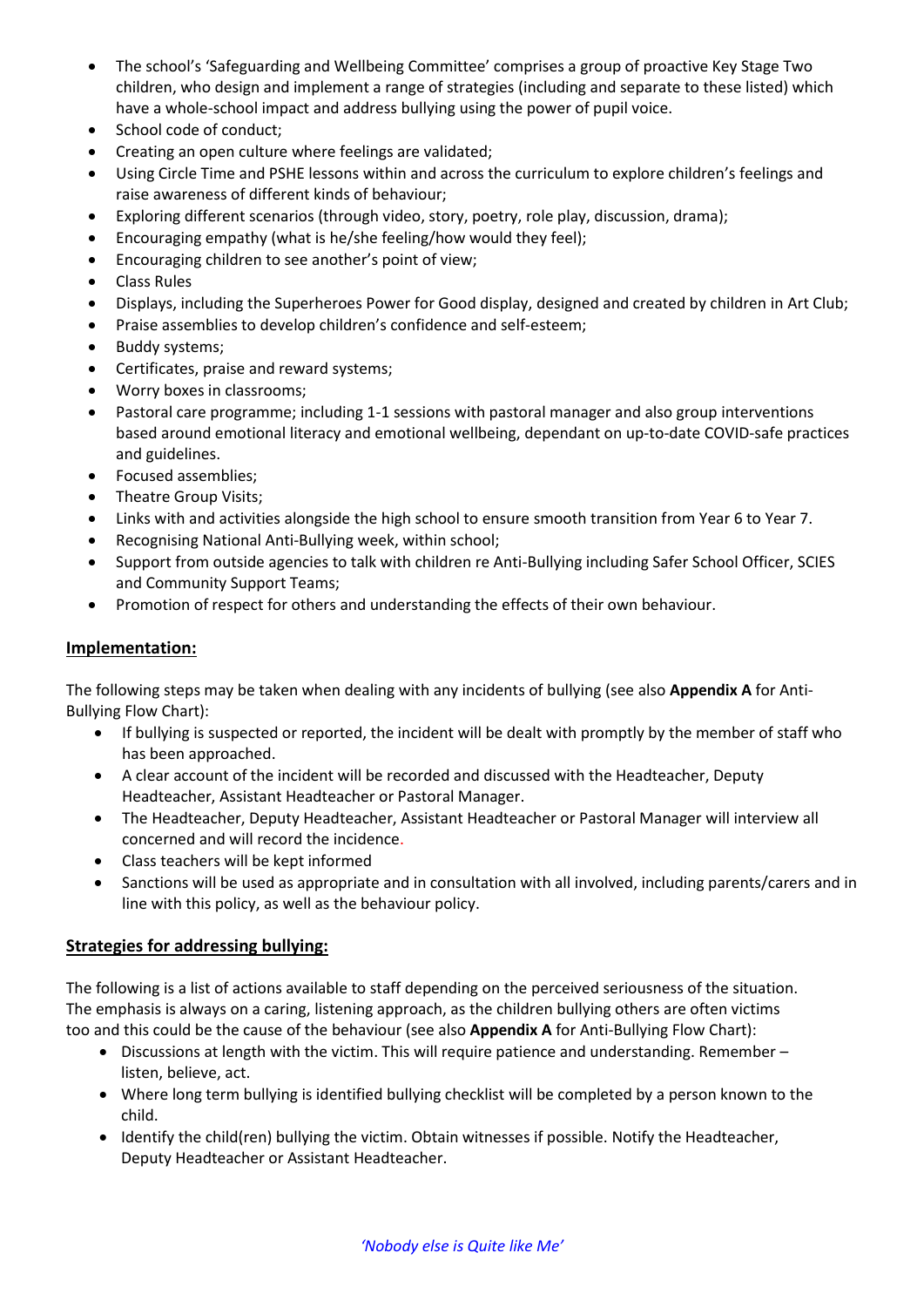- Discussions with the child bullying the victim. Confront them with the details and ask them to tell the truth about the situation/incident. Make it clear that bullying is not acceptable at Vernon Primary School.
- If they own up, then follow the procedure outlined below alongside the Behaviour Policy
- If they do not own up, investigate further. If it is clear that they are not telling the truth, continue with the procedure. Children usually own up if presented with all the facts. Ask them to note down what they have done and how they will make the right choices in future.
- Separate discussions with parents/carers of all children involved.
- Sanctions for the child (according to and in line with Behaviour Policy) may include withdrawal from favoured activities, loss of playtimes, exclusion from school during lunchtimes, exclusion from school, depending on the perceived severity of the incident(s).
- Continue monitoring the situation by observing at playtimes/lunchtimes and having discussions with victim to ensure no repetition (ask the midday assistants to monitor the situation at lunchtimes).
- As the behaviour of the child improves, then favoured activities can be reinstated, and the child should be praised for good behaviour.
- Ongoing support should be provided for any pupils involved in or affected by the incident(s), such as the victim(s). This support can include praise, rewards, liaison with parents/carers, safe space, circle of friends activities, listening time, Personal Development lessons with a specific focus and buddy systems, 1-1 support or group interventions with Pastoral Manager.

#### **Pupils who have been bullied will be supported by:**

- Offering an immediate opportunity to discuss the experience with a member of staff of their choice;
- Reassuring the pupil that they have done the right thing by making a report and the School will be responding;
- Offering of continuous support in relation to their safety and emotional well-being;
- Ensuring safety;
- Working to restore self-esteem and confidence;
- Where appropriate wellbeing plan will be implemented.

#### **Pupils who have bullied will be helped by:**

- Discussing what happened;
- Discovering why they became involved;
- Exploring different perspective as appropriate ;
- Establishing all hurtful behaviour and the need to change;
- Informing parents/carers to support change in the pupil;
- Where appropriate wellbeing plan will be implemented.

#### **Pupils who have acted as bystanders will be supported by:**

- Exploring ways to help them aid the situation using sensible and safe strategies (identifying the correct choice of behaviour, not encouraging others to make the wrong choice of behaviour);
- Encouraging pupils to share information and concerns with trusted adults;
- Discussing ways to support individual pupils (bystanders) and the impact on their emotional wellbeing.

#### **Roles and responsibilities across the School**

**In order to identify incidents** of bullying and the identities of children who display bullying behaviour, at Vernon Primary School, we have agreed that all staff watch for early signs of distress in pupils; all staff listen, believe, act.

The first point of contact for parents:

- in EYFS, it should be the Class Teacher and then the EYFS Manager;
- in Key Stage One (Years 1 and 2), it should be the Class Teacher and then the Key Stage One Leader;
- in Lower Key Stage Two (Years 3 and 4), it should be the Class Teacher and then the Lower Key Stage Two Leader;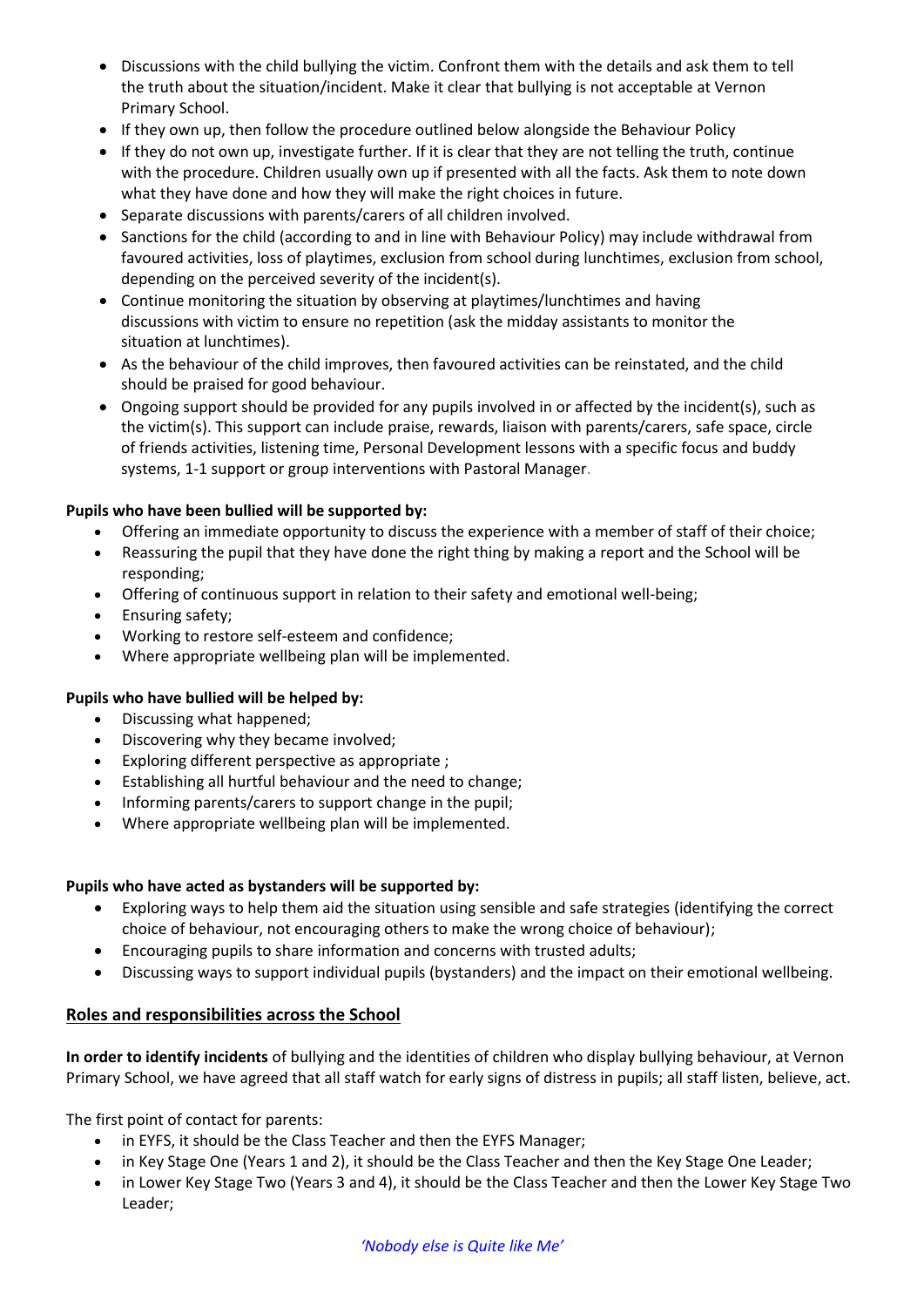in Upper Key Stage Two (Years 5 and 6), it should be the Class Teacher and then the Upper Key Stage Two Leader.

### **Governor's role and responsibilities:**

**Role** 

- Promote the wellbeing and ensure the safeguarding of all pupils in school
- Ensure the School carries out statutory duties and observes national and local guidance
- Provide leadership to ensure the development, implementation and regular review of the anti-bullying policy.
- Ensure that policy and good practice is reflected in the School's anti bullying practice

#### **Policy development and implementation**

- Nominate a named governor to oversee the anti-bullying work of the School. This will be the Safeguarding Governor;
- Make anti-bullying a regular item on the agenda at Governor meetings;
- Publish and keep under annual review the anti-bullying policy;
- Review the policy in consultation with pupils, Parents/Carers and staff and ensure that it is informed by, and responsive to, their experiences;
- Ensure that the School makes use of monitoring data and understands its implications for the development of policies, procedures and practice;
- Provide leadership to ensure a consistent response to all incidents of bullying and harassment;
- Ensure the development and publication of a complaints procedure;
- Record, investigate and respond to any complaints from Parents/Carers or the wider community related to the School's response to bullying.

#### **Headteacher and Senior Leadership Team:**

#### **Role**

- Build and maintain a school ethos which is welcoming, supportive and inclusive of all pupils, Parents/Carers and staff;
- Promote the wellbeing and ensure the safeguarding of all pupils in the School;
- Provide support for the Governors through the development and implementation of an effective anti-bullying policy;
- Ensure the voices of pupils, staff, parents and carers are heard and communicated to Governors;
- To keep an up to date log of all levels of incidents of bullying within the school.

#### **Policy development and implementation**

- With the advice and guidance of Governors and through consultation with staff, pupils, parents/carers and other stakeholders, develop, implement and review anti-bullying policy and strategies which promote good behaviour, respect for others, and self-esteem amongst pupils;
- Ensure the effective communication of the policy to all pupils, staff and stakeholders;
- Ensure that pupils, staff, parents/carers and other stakeholders are involved in the creation of a positive school ethos;
- Take action to prevent all forms of bullying;
- Ensure that the School's anti-bullying policy and related practice is complied with consistently and effectively;
- Ensure that effective monitoring procedures are developed, operated and maintained;
- Ensure all staff (including support staff) regularly receive appropriate training to enable them to recognise and prevent all forms of bullying and ensure they are clear about their roles and responsibilities in preventing and responding to bullying;
- Develop and implement a system for recording incidents of bullying and hurtful behaviour which staff understand and use consistently;
- Ensure that appropriate support systems are in place to prevent and respond to bullying, including peer support programmes;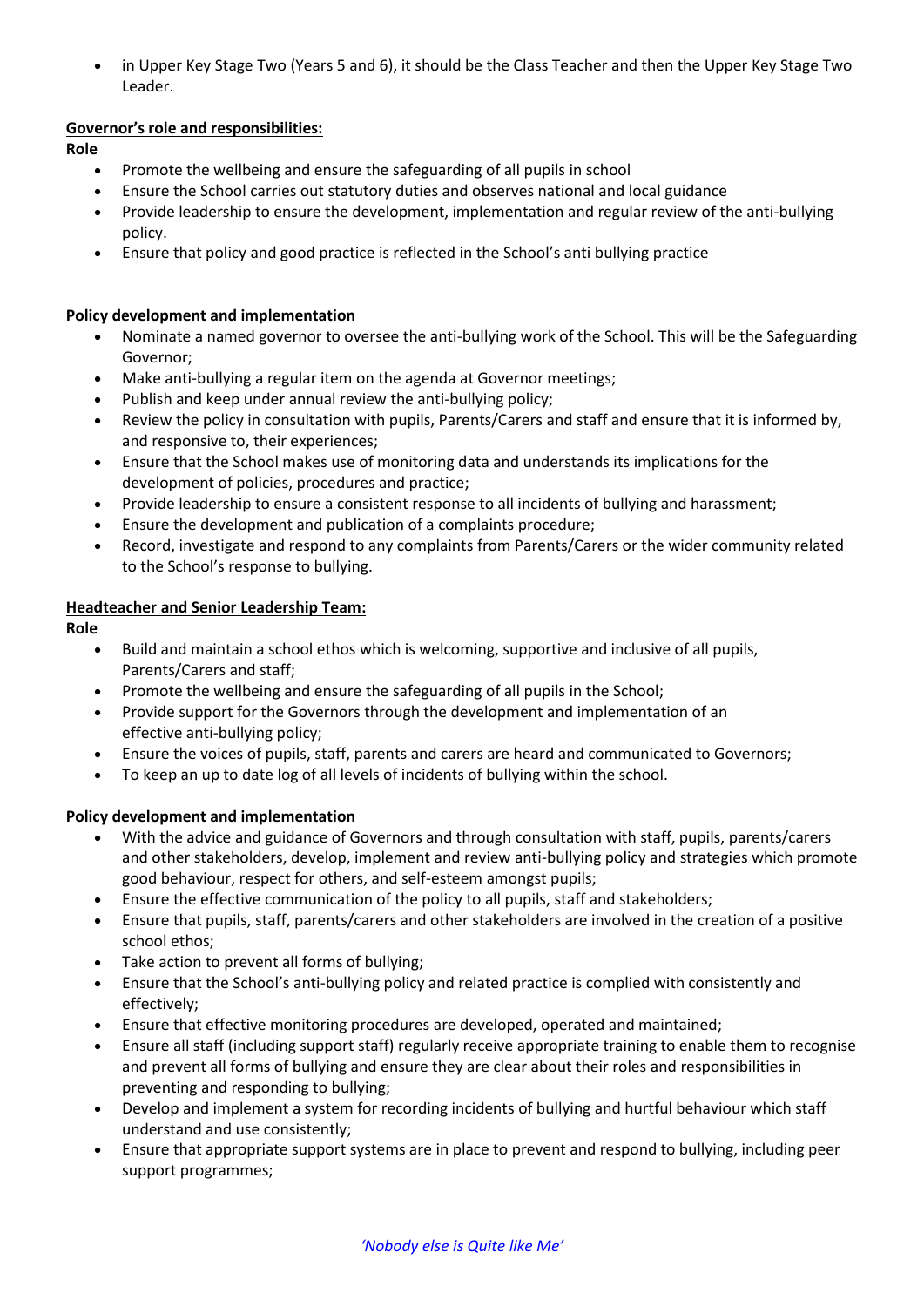- Use partnerships and multi-agency approaches to prevent, and/or respond to, bullying which happens off-site;
- Provide structures and systems that respond effectively to pupils' views and ensure that all staff, pupils and other stakeholders are supported to participate in the review and impact assessment of behaviour and anti-bullying policies;
- Monitor the continued progress and self-esteem of the victims and perpetrators of bullying;

### **Behaviour**

- Celebrate and share the anti-bullying work of the School and its pupils and highlight outstanding practice;
- Act as appropriate role models for all school leaders, staff, parents and pupils;
- Respond appropriately to stakeholder consultation and ensure that suggestions, opinions and concerns are included in policy review and impact assessment;
- Involve external agencies (including SCiES team, Local Authority, Police) as appropriate, to respond to incidents.

#### **All Teaching and Support Staff:**

**Role** 

- Contribute to building and maintaining a school ethos which is welcoming, supportive and inclusive of all pupils and staff;
- Promote the wellbeing and ensure the safeguarding of all pupils in school;
- Behave with respect and fairness to all pupils, carrying out the procedures and spirit of the antibullying policy and all other relevant policies (e.g. the Behaviour Policy).

### **Policy development and implementation**

- Observe and implement the School's anti-bullying, racist incidents, behaviour and equalities policies and practices, including the keeping of relevant records of incidents;
- Contribute to consultations, reviews and impact assessments;
- Develop and support curriculum opportunities to promote equalities and address bullying.

#### **Behaviour**

- Provide a consistent response to incidents of bullying and hurtful behaviour whatever its nature or motivation;
- Provide support to both the victims and perpetrators of bullying;
- Take part in relevant professional development and maintain awareness about their role and responsibilities in preventing and responding to bullying and promoting equalities;
- Model positive attitudes and relationships;
- Promote the wellbeing of all pupils and take steps to ensure freedom from bullying and harassment;
- Promote a positive view of difference and challenge prejudice and stereotypical views, both through classroom practice and by modelling the behaviour and values they are trying to instil;
- Raise issues with line managers which could contribute to policy review and development.

#### **Pupils:**

- Report any incidents of bullying to a member of staff, whether directed at themselves, at somebody else, or acting as a bystander;
- Take responsibility for personal behaviour and choices and treat one another with respect and kindness;
- With the help of staff and parents/cars, create a positive working atmosphere within School, where bullying is regarded as unacceptable, difference is celebrated and discrimination is actively challenged;
- Respond to requests for information, opinions and suggestions to help improve the anti- bullying work of the School;
- Actively support the School's Safeguarding Committee.

## **Parents/Carers:**

- Model appropriate behaviour at all times within the School grounds;
- Demonstrate positive support for the School's anti-bullying and behaviour policies;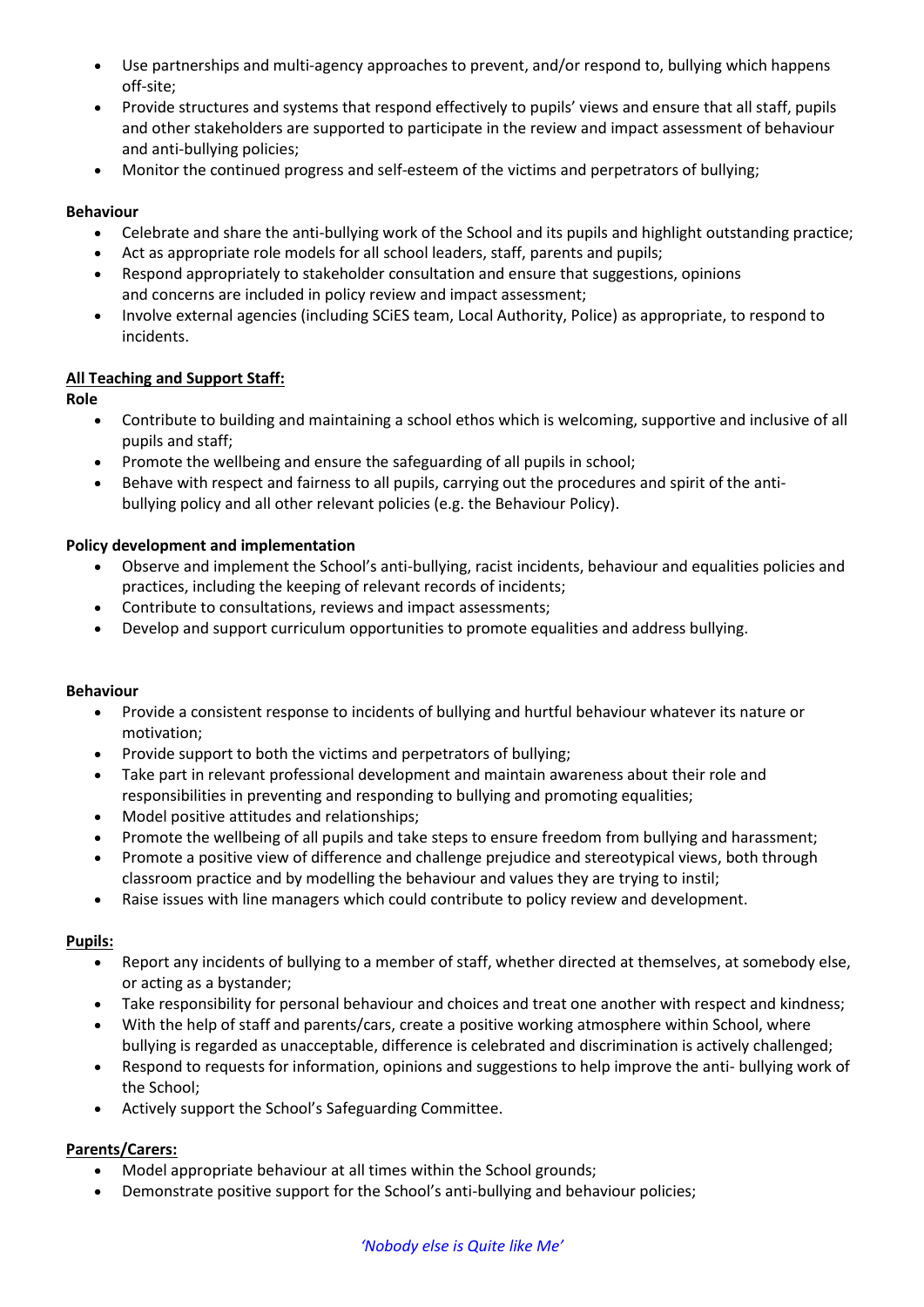- Report to the School any concerns regarding pupils involved in bullying;
- Support work undertaken by the School to promote equalities, celebrate difference and challenge discrimination;
- Respond to requests from the School to provide feedback on the anti-bullying policy and procedures.

Policy Date: Sept 2021 Review Date: Sept 2022 Ratified by Governors: Sept 2021